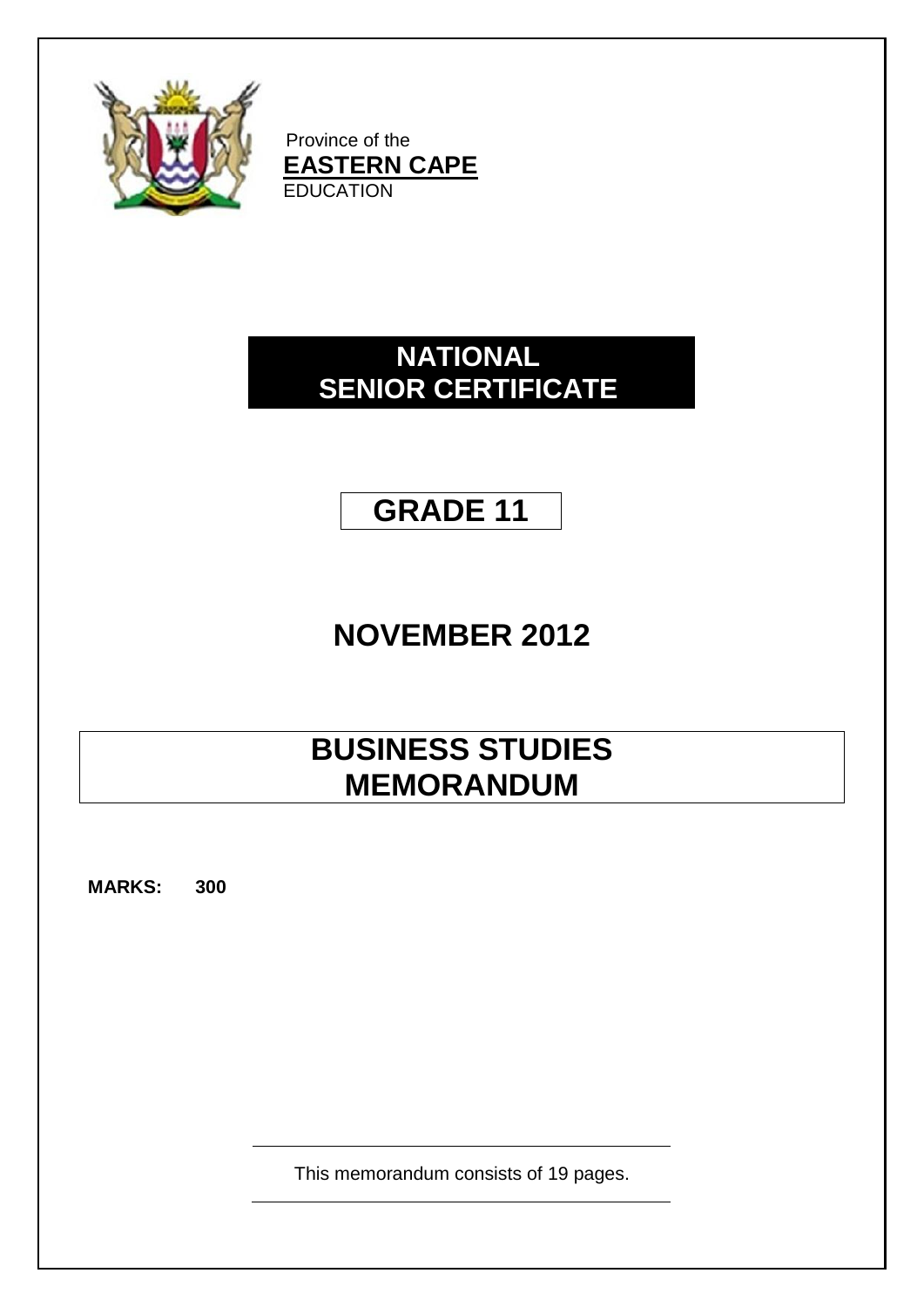#### **NOTES TO EDUCATORS:**

1. Candidate"s responses must be in full sentences for SECTION B and C depending on the nature of the question.

Full sentence  $\checkmark$  (2) Words/phrases  $\checkmark$  (1)

- 2. A comprehensive memorandum has been provided but this is by no means exhaustive. Due consideration should be given to an answer that is correct but:
	- Uses a different expression from that which appears in the memorandum.
	- Comes from another source.
	- Is correct and original.
	- Relates to another applicable LO or AS.
- 3. Please take careful note of other relevant answers provided by candidates and allocate marks accordingly.
- 4. SECTION B
	- 4.1 If, for example, FIVE facts are required, mark the candidates FIRST FIVE responses and ignore the rest of the responses.
	- 4.2 If two facts are written in one sentence, award the candidate FULL credit.
	- 4.3 In questions that require candidates to "name/list/mention", the answers of the candidates can be in phrases and not necessarily in full sentences.
- 5. SECTION C
	- 5.1 The breakdown of the mark allocation for essays is as follows:

| Introduction       |                    |  |  |
|--------------------|--------------------|--|--|
| Content            | <b>Maximum: 32</b> |  |  |
| Conclusion         |                    |  |  |
| Insight            |                    |  |  |
| <b>Total marks</b> |                    |  |  |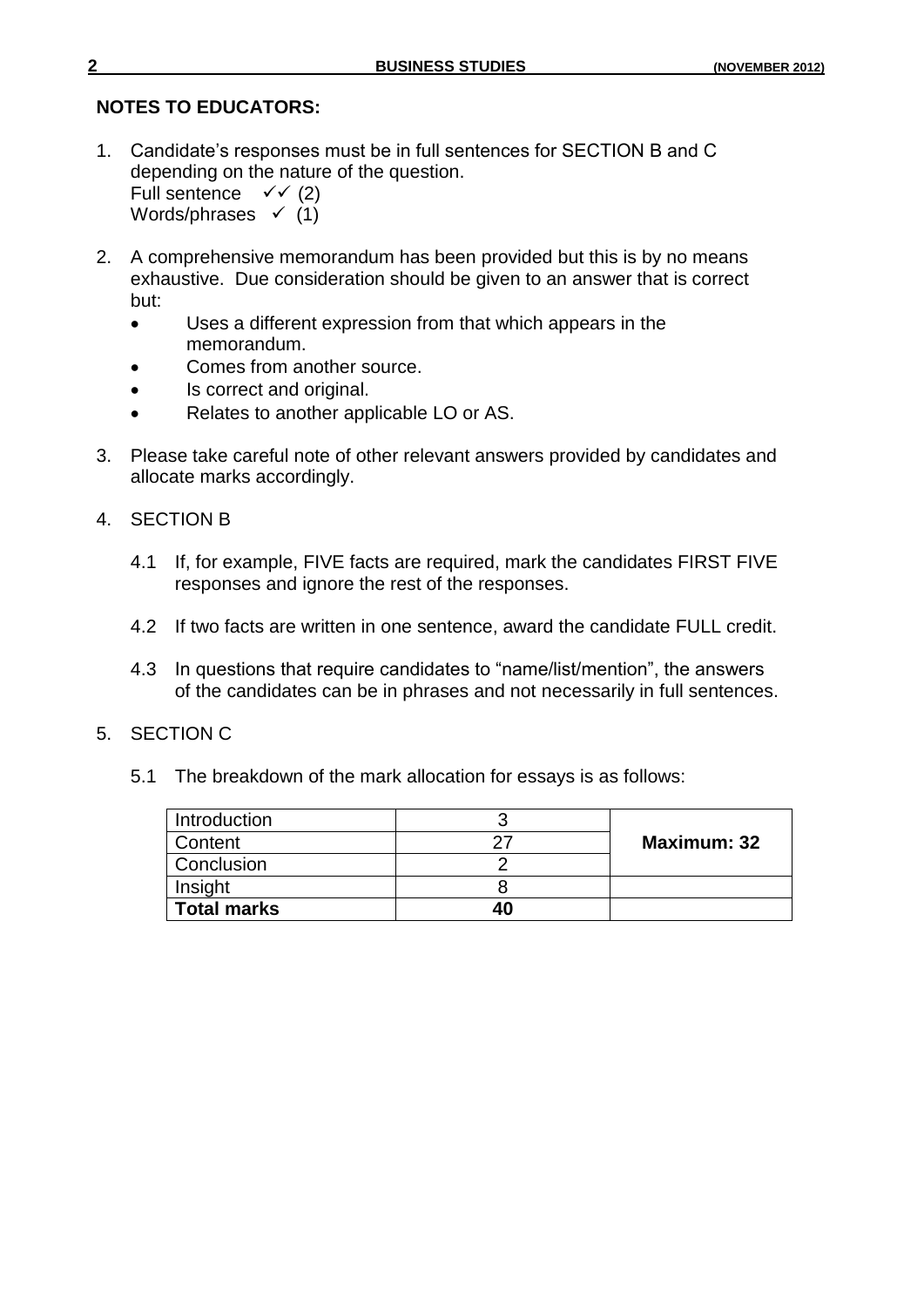#### 5.2 INSIGHT CONSISTS OF THE FOLLOWING COMPONENTS

| Layout/Structure: (Is there an introduction, body using<br>proper paragraphs and conclusion/is there a logical flow/link<br>in the discussion?)                                                      | 2              |
|------------------------------------------------------------------------------------------------------------------------------------------------------------------------------------------------------|----------------|
| Analysis and interpretation: (Did the candidate analyse the<br>question to show understanding of what was asked?)                                                                                    | $\mathcal{P}$  |
| Synthesis: (Did the candidate put together only the relevant<br>facts in the answer?)                                                                                                                | $\overline{2}$ |
| Originality: (Has the candidate been able to illustrate the<br>concepts with examples, preferably his/her own? Originality<br>in approach, ideas and responses. Current trends and<br>developments.) | $\mathcal{P}$  |
| <b>TOTAL FOR INSIGHT:</b><br><b>TOTAL MARKS FOR FACTS:</b>                                                                                                                                           | 8<br>32        |
| TOTAL MARKS FOR ESSAY (8 + 32):                                                                                                                                                                      | 40             |

- 5.3 Indicate insight in the left-hand margin with a symbol e.g. LASO.
- 5.4 The components of insight are indicated at the end of the suggested answer for each question. Note: The components may vary for each question.
- 5.5 Mark all relevant facts until the MAXIMUM mark in a subsection has been attained. Write MAX after maximum marks have been obtained.
- 5.6 At the end of each essay, indicate the allocation of marks for facts and marks for insight as follows: (L (layout/structure) and/or A (analysis) / S (synthesis) / O (originality) as in the table below).

| <b>CONTENT</b>     | <b>MARKS</b> |
|--------------------|--------------|
| Facts              | つつ           |
|                    |              |
|                    |              |
|                    |              |
|                    |              |
| <b>Total marks</b> |              |

The mark allocation for insight may vary for each essay.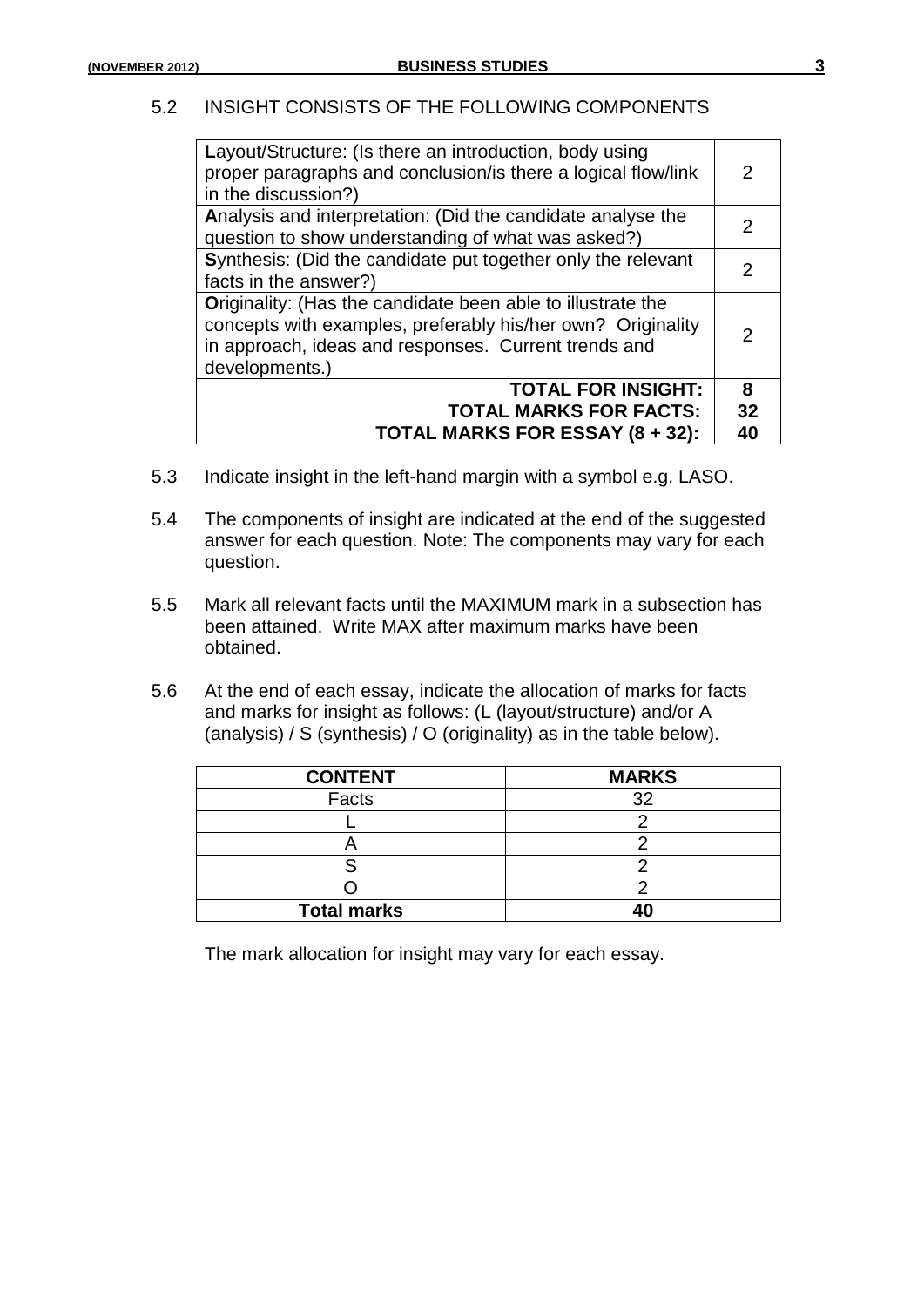| 4  |           | <b>BUSINESS STUDIES</b>                                                                                                                                                                                                                                                                                                                                            | (NOVEMBER 2012) |
|----|-----------|--------------------------------------------------------------------------------------------------------------------------------------------------------------------------------------------------------------------------------------------------------------------------------------------------------------------------------------------------------------------|-----------------|
|    | 5.7       | When awarding marks for facts, take note of the sub-maxima<br>indicated, especially if candidates do not make use of the same sub-<br>headings. Remember, headings and sub-headings are encouraged<br>and contribute to insight (Structuring/logical/flow/sequencing) and<br>indicate clarity of thought. (See BREAKDOWN of MARKS at the end<br>of each question.) |                 |
|    | 5.8       | If the candidate identifies/interprets the question <b>incorrectly</b> , then<br>he/she can still obtain marks for insight.                                                                                                                                                                                                                                        |                 |
|    | 5.9       | If a different approach is used by candidates ensure that the answers<br>are assessed according to the mark allocation/subheadings as<br>indicated in the memorandum.                                                                                                                                                                                              |                 |
| 6. |           | Take particular note of the repetition of facts. Indicate with an 'R'.                                                                                                                                                                                                                                                                                             |                 |
| 7. | question. | Sub-totals to questions must be written in the right margin. Only the total for<br>each question should appear in the left margin next to the appropriate                                                                                                                                                                                                          |                 |
| 8. |           | Allocate TWO marks for complete sentences. Allocate ONE mark for<br>phrases, incomplete sentences and vague answers.                                                                                                                                                                                                                                               |                 |
|    |           |                                                                                                                                                                                                                                                                                                                                                                    |                 |
|    |           |                                                                                                                                                                                                                                                                                                                                                                    |                 |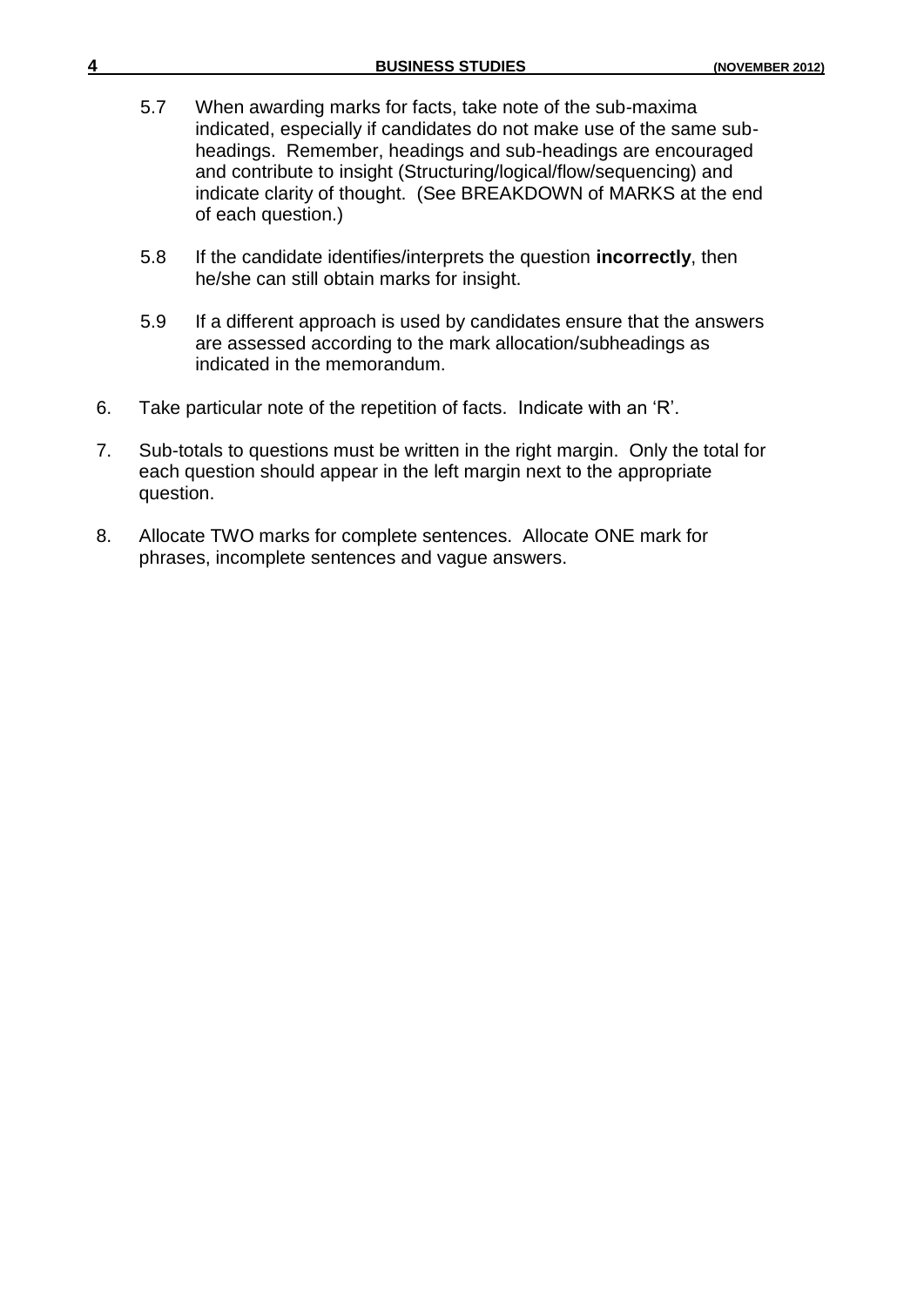|     |                                                                                         |                                                                                                                                                                                | <b>TOTAL SECTION A:</b> | 40   |
|-----|-----------------------------------------------------------------------------------------|--------------------------------------------------------------------------------------------------------------------------------------------------------------------------------|-------------------------|------|
|     | 1.3.2<br>1.3.3<br>1.3.4<br>1.3.5                                                        | Mass $\sqrt{v}$<br>Franchising $\sqrt{v}$<br>Ten $\sqrt{v}$<br>Leasing $\sqrt{v}$                                                                                              | $(5 \times 2)$          | (10) |
| 1.3 | 1.3.1                                                                                   | Entrepreneur $\sqrt{v}$                                                                                                                                                        |                         |      |
| 1.2 | 1.2.1<br>1.2.2<br>1.2.3<br>1.2.4<br>1.2.5                                               | (Gantt chart) $\sqrt{v}$<br>E<br>F<br>(stress) $\sqrt{v}$<br>(Economic forces) $\sqrt{v}$<br>A<br>(Tertiary sector) $\sqrt{v}$<br>Β<br>C<br>(social responsibility) $\sqrt{v}$ | $(5 \times 2)$          | (10) |
| 1.1 | 1.1.1<br>1.1.2<br>1.1.3<br>1.1.4<br>1.1.5<br>1.1.6<br>1.1.7<br>1.1.8<br>1.1.9<br>1.1.10 | $A\sqrt{2}$<br>$B \sqrt{v}$<br>$C \sqrt{v}$<br>$C \sqrt{v}$<br>A $\sqrt{2}$<br>$D \sqrt{2}$<br>$D \sqrt{2}$<br>$B \sqrt{v}$<br>$D \sqrt{v}$<br>$\mathsf{B} \sqrt{\sqrt{2}}$    | $(10 \times 2)$         | (20) |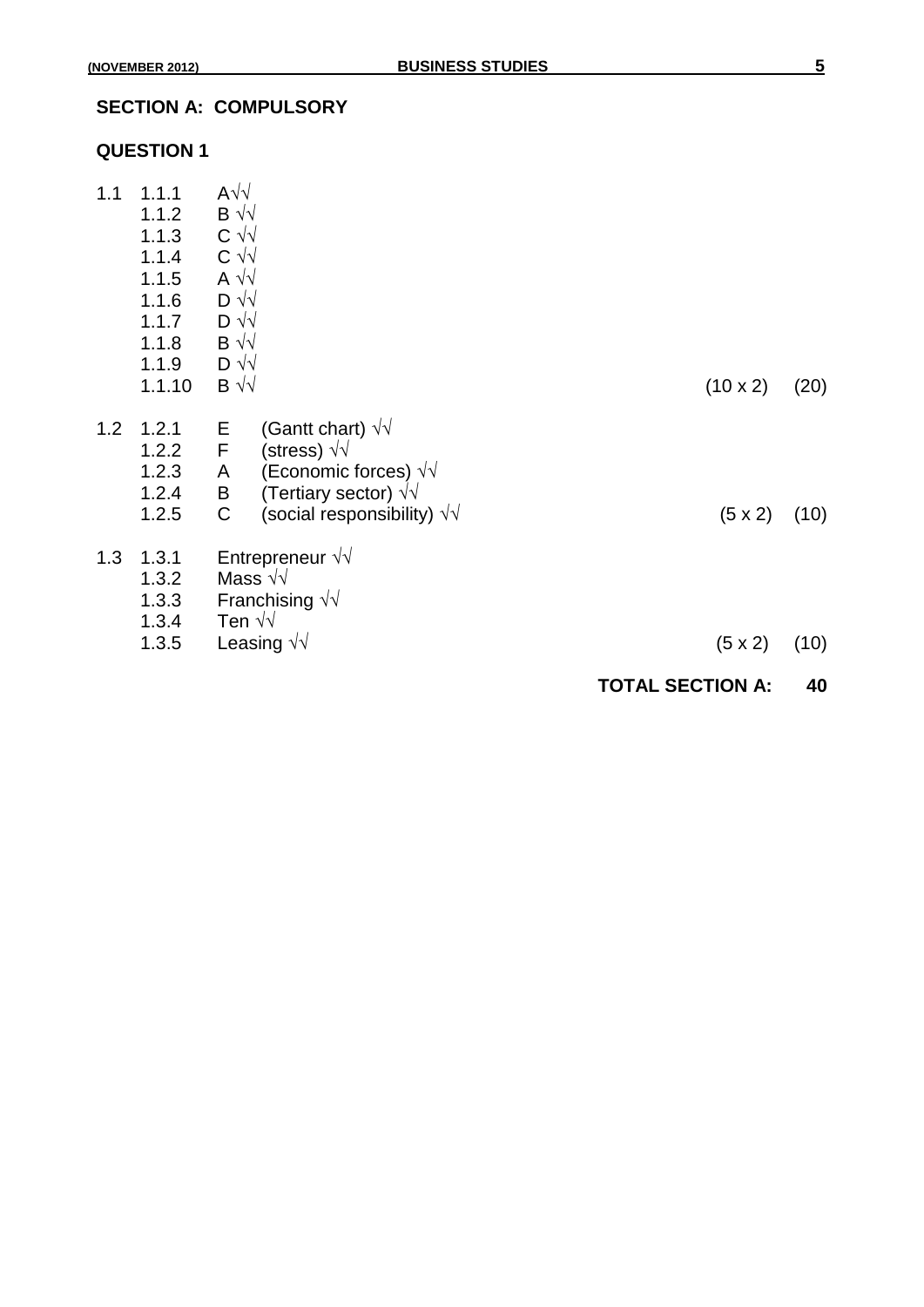## **SECTION B**

## **QUESTION 2**

## 2.1 2.1.1 **LO3 AS5**

Crisis is any situation that threatens people in their individual or group capacity, at home or at work.  $\sqrt{\sqrt{2}}$ 

OR

Crisis is an unforeseen event that can cause major changes in an organisation.  $\sqrt{V}$  (2)

## 2.1.2 **LO3 AS3**

- Knowing the environment.  $\sqrt{v}$
- Showing a passion for their beliefs.  $\sqrt{v}$
- Building strong teams  $\sqrt{\sqrt{2}}$
- Challenging the existing knowledge within the organisation.  $\sqrt{v}$
- Involve everyone.  $\sqrt{v}$
- Encourage support.  $\sqrt{v}$
- Access the cultural landscape.  $\sqrt{v}$
- Communicate the message.  $\sqrt{v}$
- Prepare for the unexpected.  $\sqrt{v}$
- Perseverance √√
- Reward √√
- Transferring ownership to a working team.  $\sqrt{v}$  (Any 6 x 2) (12)

## 2.1.3 **LO2 AS8**

- Khanya Ltd is a legal person separate from the shareholders.  $\sqrt{v}$
- Unlimited continuity.  $\sqrt{v}$
- It enjoys limited liability.  $\sqrt{v}$
- Minimum seven shareholders and maximum depends on the number of shares registered/sold.  $\sqrt{v}$
- Shares are freely transferable.  $\sqrt{\sqrt{2}}$
- Capital raised by issuing shares to the public.  $\sqrt{d}$
- Managed by board of directors.  $\sqrt{v}$
- It pays tax at a fixed percentage of its profits.  $\sqrt{1/\sqrt{1}}$
- Name ends with Ltd.  $\sqrt{\sqrt{2}}$
- Financial statements are published.  $\sqrt{v}$ Any relevant answer. (Any 5 x 2) (10)

# 2.1.4 **LO1 AS3**

- Loss of skills.  $\sqrt{\sqrt{2}}$
- Decline in standard of living.  $\sqrt{v}$
- Low self-esteem/pride. √√
- Increase in crime.  $\sqrt{\sqrt{}}$
- Increase in poverty.  $\sqrt{v}$
- Increase in consumer debts.  $\sqrt{\sqrt{}}$
- Inability of the country to realise full potential in the production.  $\sqrt{\sqrt{}}$ Any other relevant answer. (Any 4 x 2) (8)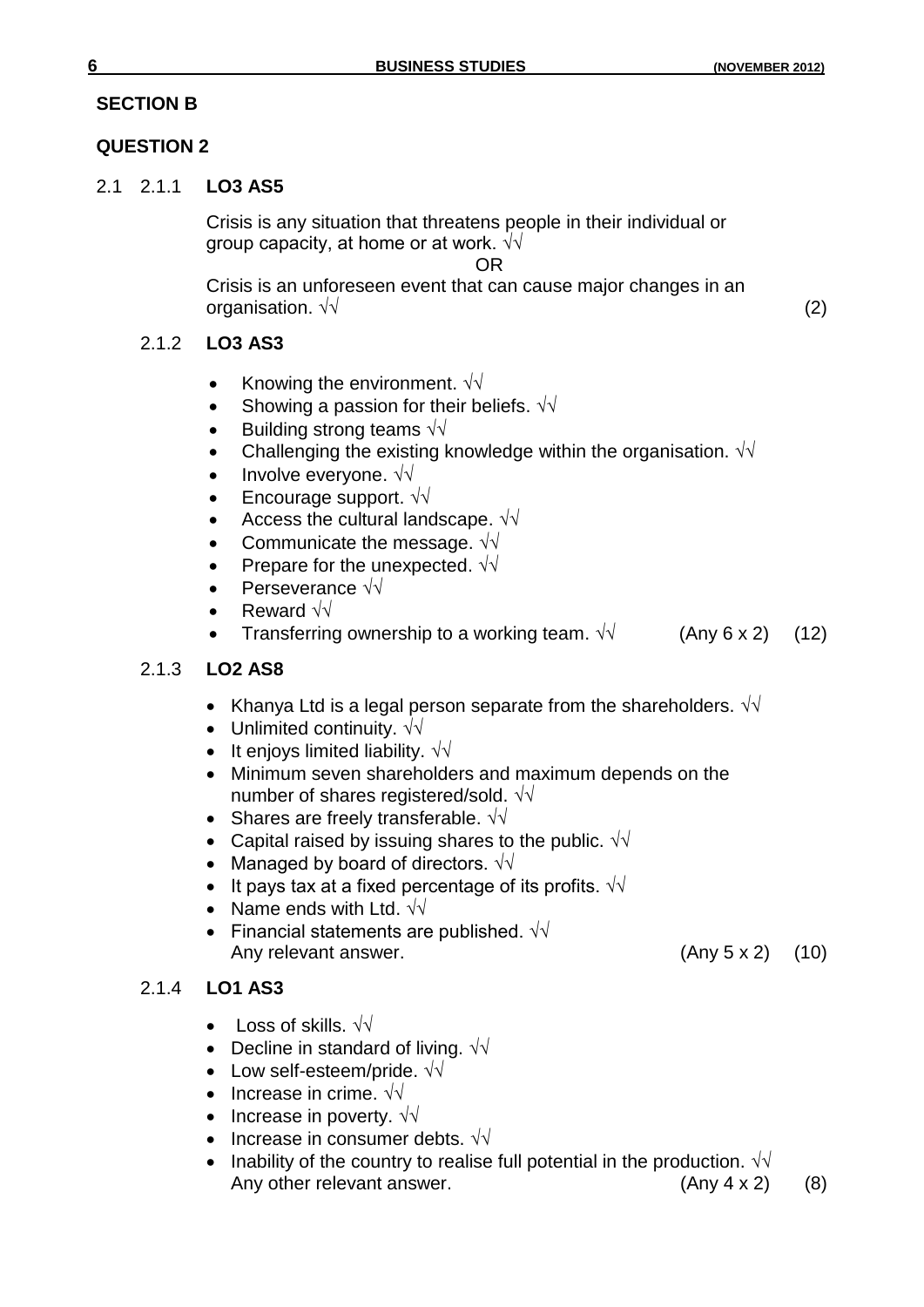#### 2.2 **LO3 AS6**

- Say no if you cannot take on any more work.  $\sqrt{v}$
- Plan your time and prioritise what is really important.  $\sqrt{v}$
- Set realistic goals. √√
- See failure positively.  $\sqrt{v}$
- Create a pleasant working environment. √√
- Take time off and relax.  $\sqrt{\sqrt{}}$
- Look after the body and mind (exercise).  $\sqrt{v}$ Any applicable answer. (Any 5 x 2) (10)

#### 2.3 **LO3 AS6**

- Personality styles.  $\sqrt{\sqrt{2}}$
- Office layout. √√
- Tools and technology.  $\sqrt{v}$
- Organisational culture.  $\sqrt{\sqrt{2}}$
- Team process and procedures.  $\sqrt{v}$  (Any 4 x 2) (8)

#### 2.4 **LO4 AS2**

- **•** Brands make the identification of products easier for consumers.  $\sqrt{v}$
- They guarantee an expected standard of quality.  $\sqrt{d}$
- Offer protection to consumers.  $\sqrt{v}$
- **Encourage familiarity and loyalty.**  $\sqrt{v}$
- They are protected against competitors using their names and colour, etc. √√
- Branded products are perceived by consumers as having a high value. √√
- They allow for extension of product ranges and product lines.  $\sqrt{\sqrt{ }}$

 $(Any 5 x 2)$   $(10)$ 

**[60]**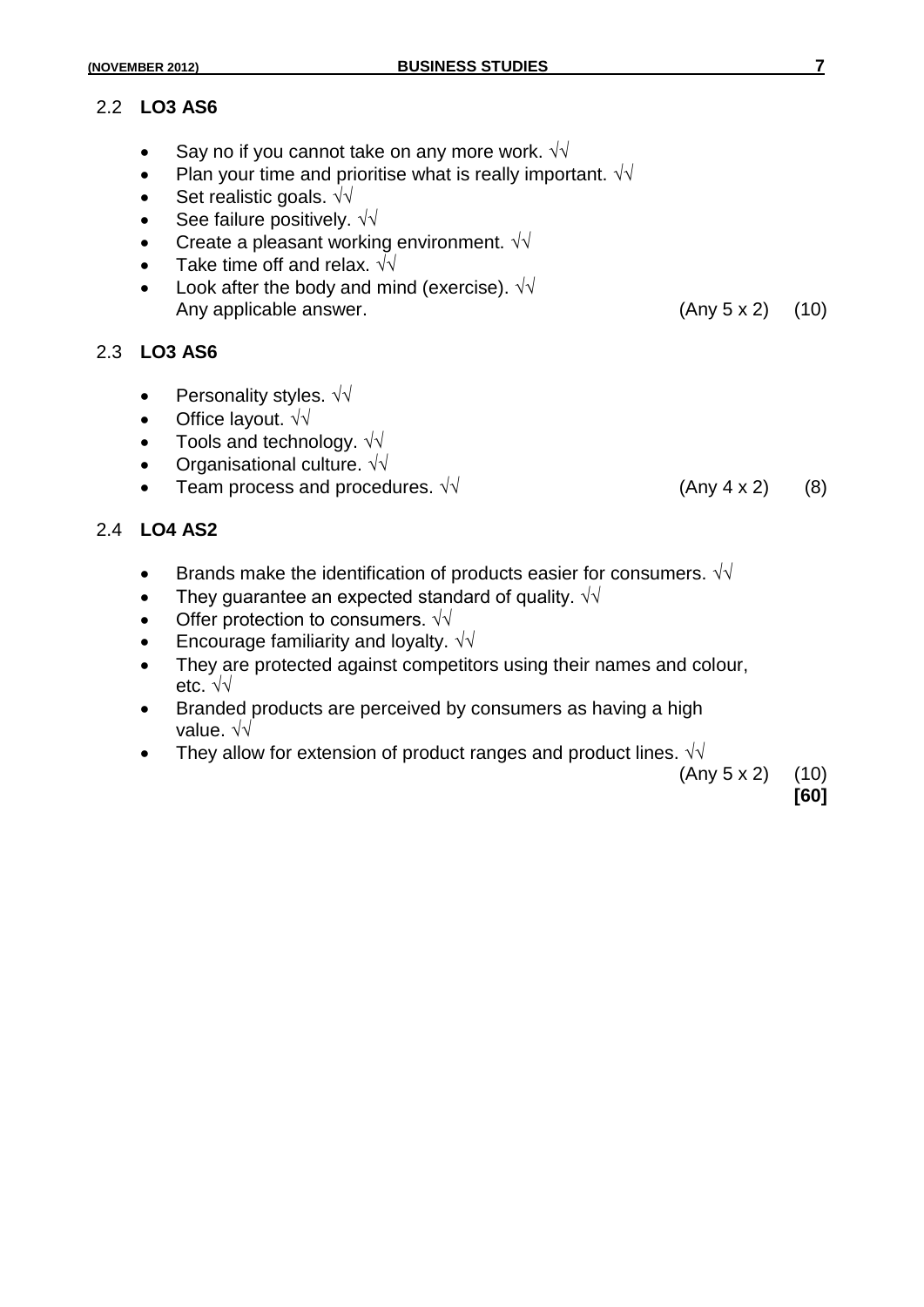## 3.1 **LO1 AS 2**

3.1.1 Competitive advantage is when consumers regard the product or service offered by the business as better than a competitor's product.  $\sqrt{v}$  (2)

## 3.1.2 **LO1 AS2**

- Lower cost of production  $\sqrt{v}$
- New and good ideas.  $\sqrt{\sqrt{2}}$
- Purchasing supplies and raw materials at better prices.  $\sqrt{v}$
- Using new and approved production methods.  $\sqrt{v}$
- A strong sales team and effective selling techniques.  $\sqrt{v}$
- A well-known brand name  $\sqrt{v}$
- $\bullet$  Entry into new markets √√ (Any 5 x 2) (10)

## 3.2 **LO4 AS5**

## 3.2.1 **DIRECT MATERIALS COST**

|       | Total | Raw material C1 (Jan 2011)<br>Add purchases of raw materials<br>Less: raw materials (31 December 2011)<br>Direct material cost |                                                                     | R <sub>25</sub> 000 √<br><u>20 000 <math>\sqrt{ }</math></u><br>45 000 √<br>$(15000)$ $\sqrt{ }$<br>R30 000 √√ | (6) |
|-------|-------|--------------------------------------------------------------------------------------------------------------------------------|---------------------------------------------------------------------|----------------------------------------------------------------------------------------------------------------|-----|
| 3.2.2 |       | <b>PRIMARY COSTS</b>                                                                                                           |                                                                     |                                                                                                                |     |
|       | Total | Direct labour costs<br>Add direct material costs                                                                               | R30 000 √<br>$30000 \sqrt{ }$<br>R60 000 √                          |                                                                                                                | (3) |
| 3.2.3 | (a)   | <b>FIXED OVERHEAD COST</b><br>Depreciation<br>Insurance<br>Rent<br>Total                                                       | 2 000 $\sqrt{ }$<br>3 000 $\sqrt{ }$<br>$2000 \sqrt{x}$<br>R7 000 √ |                                                                                                                | (4) |
|       | (b)   | <b>VARIABLE OVERHEAD COST</b><br>Casual labour<br>Electricity<br>Total                                                         | 1 000 $\sqrt{ }$                                                    | R <sub>10</sub> 000 √<br>R <sub>11</sub> 000 √                                                                 | (3) |
| 3.2.4 | Total | <b>Total production cost</b><br>Primary cost (Direct material, Direct labour)<br>Add overhead cost (fixed and variable)        |                                                                     | R60 000 $\sqrt$<br><u>18 000 <math>\sqrt</math></u><br>R78 000 √                                               | (3) |
| 3.2.5 |       | Unit Costs = Total Production<br>No. of units produced $\sqrt{ }$<br>$= 78000 \sqrt{x}$<br>400 √<br>= R1 950 $\sqrt{2}$        |                                                                     |                                                                                                                | (5) |
|       |       |                                                                                                                                |                                                                     |                                                                                                                |     |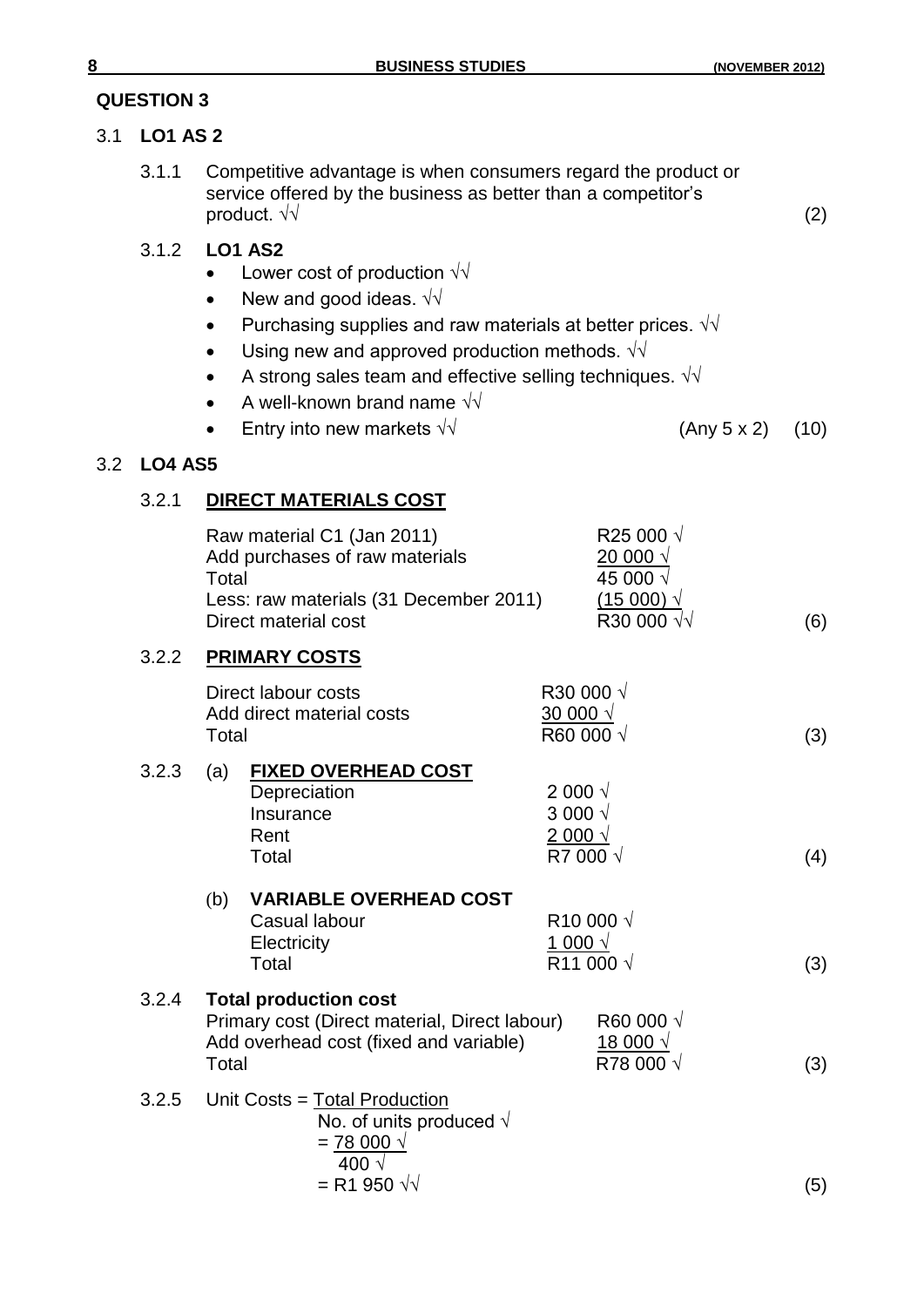## 3.1 **LO1 AS2**

3.1.1 Competitive advantage is when consumers regard the product or service offered by a business as better than a competitor's.  $\sqrt{v}$  (2)

#### 3.1.2 **LO1 AS2**

- Lower cost of production  $\sqrt{v}$
- New and good ideas.  $\sqrt{\sqrt{2}}$
- Purchasing supplies and raw materials at better prices.  $\sqrt{v}$
- Using new and approved production methods.  $\sqrt{v}$
- A strong sales team and effective selling techniques.  $\sqrt{v}$
- A well-known brand name  $\sqrt{v}$
- $\bullet$  Entry into new markets  $\sqrt{v}$  (Any 5 x 2) (10)

#### 3.2 **LO4 AS 4**

#### 3.2.1 **DIRECT MATERIALS COST**

|       | Raw material C1 Jan 2011)<br>Add purchases of raw materials<br>Total<br>Less: raw materials (31 December 2011)<br>Direct material cost |                                                                             | R <sub>25</sub> 000 √<br><u>20 000 √</u><br>45 000 √<br>$(15000)$ $\sqrt{ }$<br>R30 000 √√ | (6) |
|-------|----------------------------------------------------------------------------------------------------------------------------------------|-----------------------------------------------------------------------------|--------------------------------------------------------------------------------------------|-----|
| 3.2.2 | <b>PRIMARY COSTS</b>                                                                                                                   |                                                                             |                                                                                            |     |
|       | Direct labour costs<br>Add direct material costs<br>Total                                                                              | R30 000 √<br>$\frac{30000 \sqrt{2}}{2}$<br>R60 000 √                        |                                                                                            | (3) |
| 3.2.3 | (a) FIXED OVERHEAD COST<br>Depreciation<br>Insurance<br>Rent<br>Total                                                                  | 2 000 $\sqrt{ }$<br>3 000 $\sqrt{ }$<br>$2000 \sqrt{x}$<br>R7 000 √         |                                                                                            | (4) |
|       | (b) VARIABLE OVERHEAD COST<br><b>Casual labour</b><br>Electricity<br>Total                                                             | R <sub>10</sub> 000 √<br>$\frac{1000 \sqrt{2}}{2}$<br>R <sub>11</sub> 000 √ |                                                                                            | (3) |
| 3.2.4 | <b>Total production cost</b><br>Primary cost (Direct material, Direct labour)<br>Add overhead cost (fixed and variable)<br>Total       |                                                                             | R60 000 √<br><u>18 000 <math>\sqrt{ }</math></u><br>R78 000 √                              | (3) |
| 3.2.5 | Unit Costs = Total Production<br>No. of units produced $\sqrt{ }$<br>$= 78000 \sqrt{x}$<br>$400\sqrt{ }$<br>$=$ R1 950 $\sqrt{2}$      |                                                                             |                                                                                            | (5) |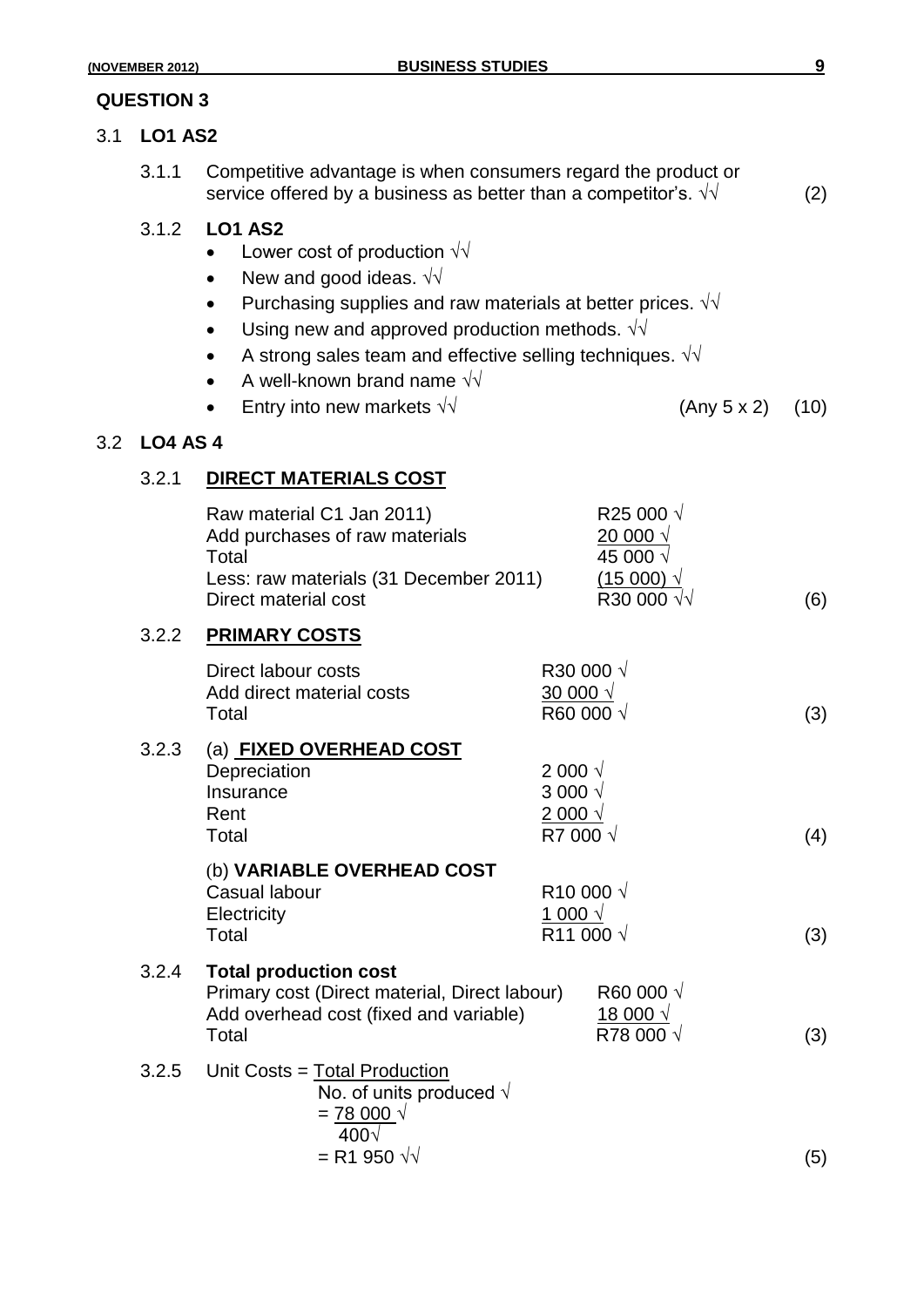# 3.3 **LO4 AS2**

- Cost based pricing √ Cost of production and supply are calculated, and a profit is added.  $\sqrt{d}$
- Demand based pricing  $\sqrt{ }$ The business estimates what the consumers can afford and considers the size of its profit. √√
- Competition based technique √ The price of the product is compared with that of competitors and fixed on the basis of those prices.  $\sqrt{\sqrt{}}$
- Market based pricing √ The number of buyers and sellers in the market determines the prices.  $\sqrt{\sqrt{}}$  $(Any 3 x 3)$  (9)

# 3.4 **LO4 AS2**

- It helps with exchange of information, skills, knowledge and experience.  $\sqrt{\sqrt{ }}$
- It decreases the duplication of work and effort.  $\sqrt{v}$
- It helps people of different levels, organisations and backgrounds to interact. √√
- Helps to address complex development problems.  $\sqrt{d}$
- Can help people as a source of peer support and motivation.  $\sqrt{v}$
- It can create awareness amongst people that they may have similar problems. √√ Any relevant answer. (Any 3 x 2) (6)

# 3.5 **LO4 AS2**

- Convenience goods √ These are usually low priced items purchased by consumers without giving it much thought.  $\sqrt{\sqrt{2}}$
- Shopping goods/select goods.  $\sqrt{ }$ Consumers do not buy them very regularly and they are prepared to spend a considerable amount on the time and energy going to various shops until they are sure that they get the best value for money.  $\sqrt{v}$
- Speciality goods  $\sqrt{ }$ These are consumer goods that usually have brand identification.  $\sqrt{v}$  (9)

**[60]**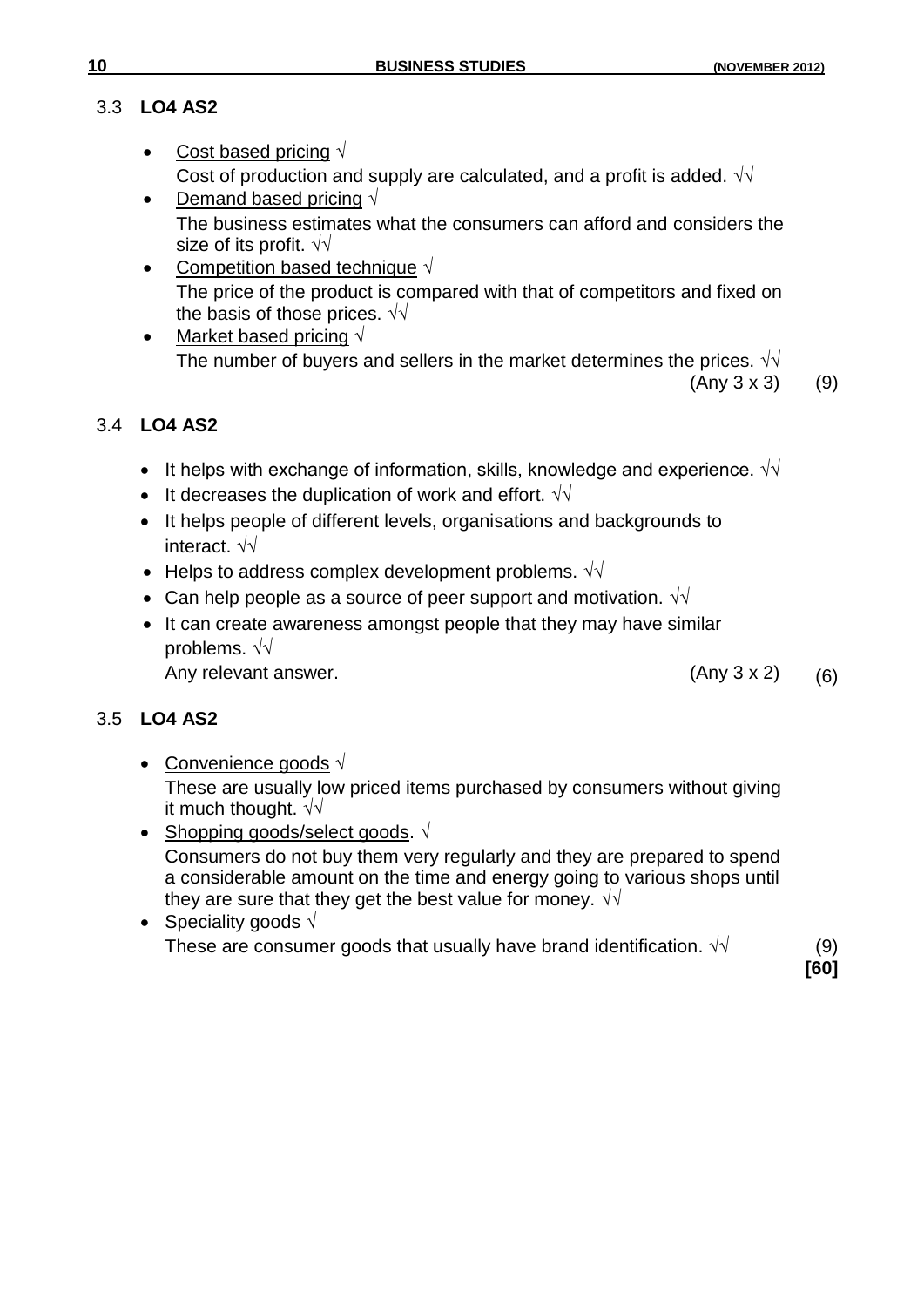4.1 **LO2 AS6**



## 4.2 **LO4 AS2**

- The development of product ideas.  $\sqrt{ }$ A variety of creative thinking techniques are used to generate ideas for the development of the product.  $\sqrt{\sqrt{2}}$
- The selection of the product idea.  $\sqrt{ }$ Once a number of product ideas have been generated they must be sorted based on the abilities of the business to properly supply the product to the market.  $\sqrt{\sqrt{2}}$
- The design and testing of the product ideas.  $\sqrt{ }$ The product must be made and tested for safety and utility.  $\sqrt{d}$
- Developing the product concept.  $\sqrt{ }$ Research is required to find out how the market will respond to your product idea. √√
- Analyse the profitability product concept.  $\sqrt{ }$ The business must make sure that the product will be profitable.  $\sqrt{\sqrt{}}$
- Making and testing the actual product.  $\sqrt{ }$ At this stage of its development, any practical problems in relation to the making of the product must be solved.  $\sqrt{\sqrt{}}$
- Standardising and grading.  $\sqrt{ }$ Standardisation concerns the production of goods and the delivery of services so that there is uniformity.  $\sqrt{\sqrt{}}$
- Testing the market.  $\sqrt{ }$ The product should now be available in its practical form.  $\sqrt{\sqrt{2}}$ Any other relevant answer.  $(45)$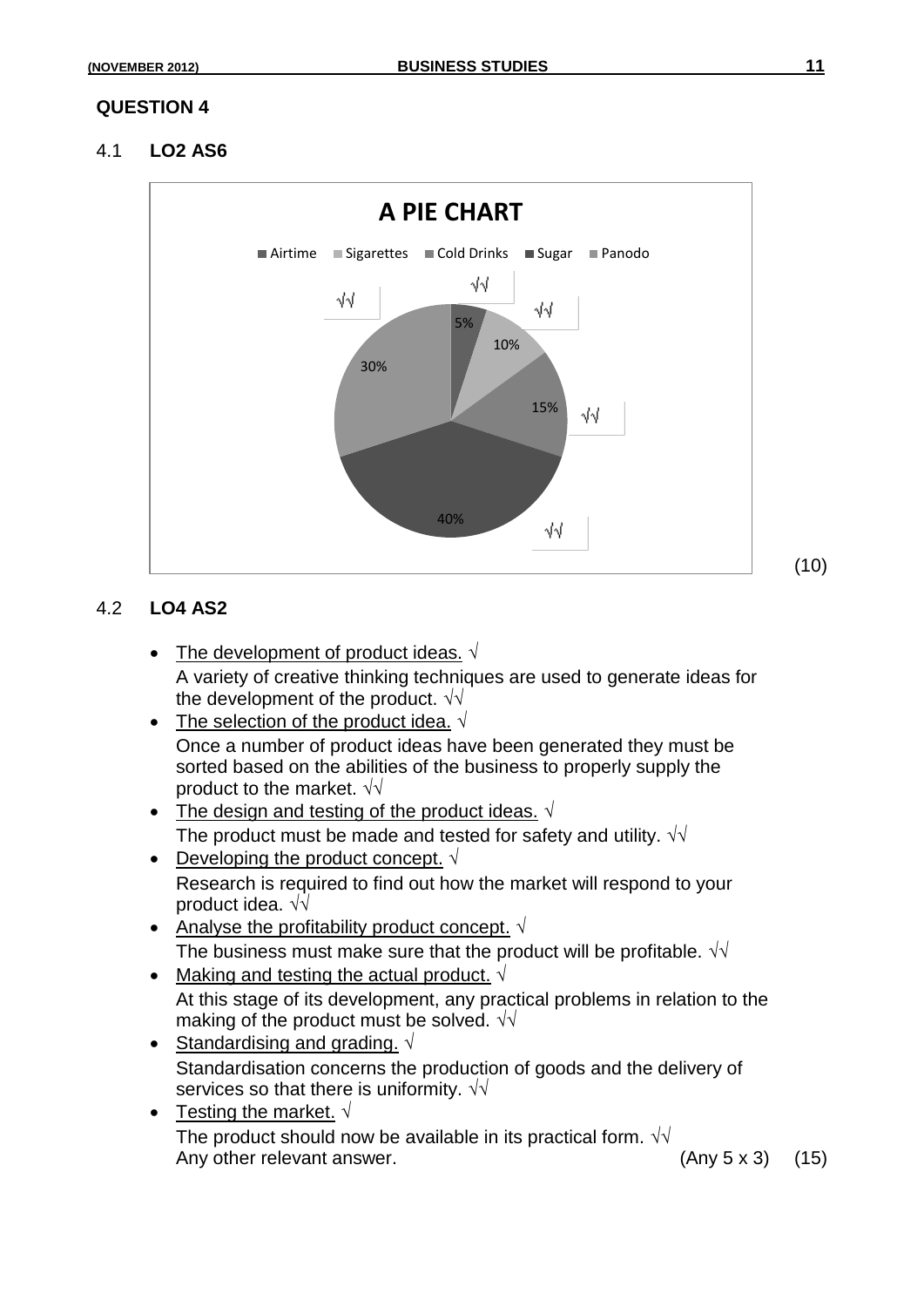#### 4.3 4.3.1 **GANTT CHART – LO2 AS3**

| <b>Activity</b>      | <b>WEEK1</b> | WEEK 2            | <b>WEEK3</b>      | <b>WEEK4</b>       | <b>Person</b>      |
|----------------------|--------------|-------------------|-------------------|--------------------|--------------------|
| <b>Or Task</b>       |              |                   |                   |                    | <b>Responsible</b> |
| Buy                  |              | $\sqrt{2}$        |                   |                    | Siya and           |
| furniture $\sqrt{ }$ |              |                   |                   |                    | Naomi √            |
| <b>Business</b>      |              | $\sqrt{2}$        |                   |                    | Siya $\sqrt$       |
| licence $\sqrt$      |              |                   |                   |                    |                    |
| Buy                  |              | $\sqrt{\sqrt{2}}$ |                   |                    | Siya $\sqrt$       |
| crockery√            |              |                   |                   |                    |                    |
| Buy                  |              |                   |                   | $\sqrt{2}$         | Naomi √            |
| cutlery√             |              |                   |                   |                    |                    |
| Order                |              |                   | $\sqrt{\sqrt{2}}$ |                    | Naomi √            |
| bedding              |              |                   |                   |                    |                    |
| and                  |              |                   |                   |                    |                    |
| curtaining           |              |                   |                   |                    |                    |
|                      |              |                   |                   |                    |                    |
| Arrange              |              |                   |                   |                    | Siya $\sqrt$       |
| security $\sqrt{}$   |              |                   |                   | $\sqrt{\sqrt{25}}$ |                    |
|                      |              |                   |                   |                    |                    |

Accept any order. (24)

#### 4.3.2 **LO2 AS7**

- Entrepreneurial and management assistance is given.  $\sqrt{v}$
- Training is provided.  $\sqrt{v}$
- The franchiser markets an established product.  $\sqrt{\sqrt{2}}$
- A business can start up quickly as market research has already been done. √√
- The failure rate tends to be lower.  $\sqrt{\sqrt{}}$
- Banks grant financing more readily to franchisers.  $\sqrt{v}$
- Assistance is provided with promotion and education.  $\sqrt{d}$
- The owner gets the profits.  $\sqrt{v}$
- Franchiser has the right to use a recognised name/product.  $\sqrt{v}$
- The franchiser receives marketing support.  $\sqrt{v}$ Any other relevant answer. (Any 5 x 2) (10)

#### 4.3.3 **LO2 AS 7**

- Kentucky Fried Chicken  $\sqrt$
- Nandos √
- MacDonald√
- Wimpy  $\sqrt{ }$
- Steers √

Any other relevant answer. (Any 1 x 1) (1)

**[60]**

**TOTAL SECTION B: 180**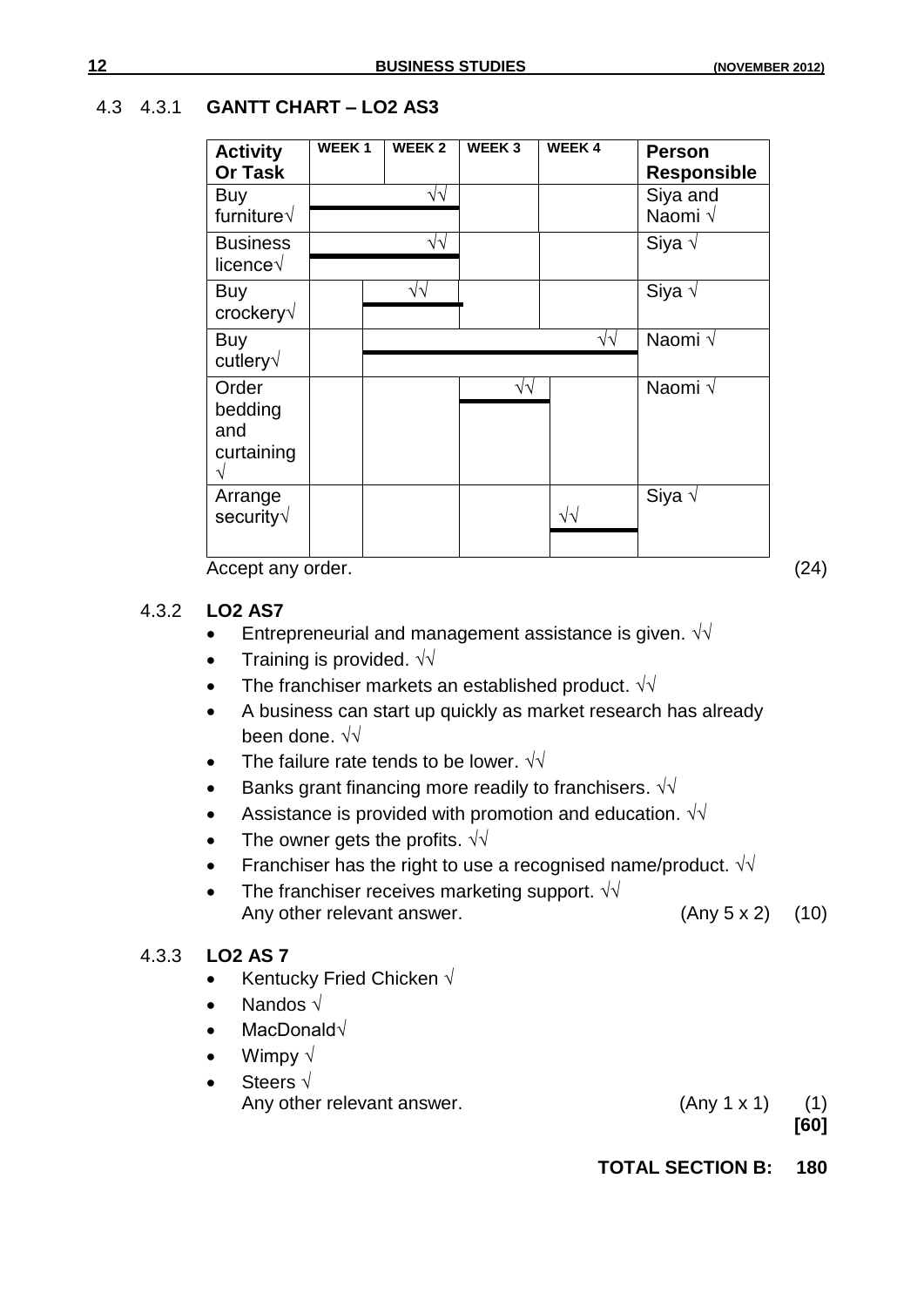## **SECTION C**

#### **QUESTION 5**

#### 5.1 **INTRODUCTION**

#### **LO4 AS2**

- Packaging is the planning, design and creation of a container in which a product item is placed so that it may be protected. $\sqrt{ }$
- Packaging facilitates handling so that the contents are not damaged.√
- Packaging allows for better marketing opportunities and also fulfils a number of other functions. √ Any relevant introduction.  $(3)$

#### **CONTENT**

#### 5.2 **PURPOSE OF PACKAGING**

- Packaging protects the product.  $\sqrt{\sqrt{ }}$
- Makes the product to appeal to consumers/promote the product.  $\sqrt{v}$
- It makes it easy for the seller to display.  $\sqrt{v}$
- It provides information about the product.  $\sqrt{\sqrt{ }}$
- It enables the handling of the product.  $\sqrt{v}$ Any relevant answer. Any relevant answer.

#### 5.3 **THE REQUIREMENTS FOR A GOOD PACKAGING**

- It must attract the attention of consumers.  $\sqrt{v}$
- Must create a unique identity.  $\sqrt{\sqrt{2}}$
- It must be suitable for the product.  $\sqrt{\sqrt{}}$
- Must be suited to the market.  $\sqrt{\sqrt{2}}$
- It must be suitable for display purposes.  $\sqrt{\sqrt{}}$
- Must be recyclable and re-useable. √√
- Must be strong, light and easy to handle.  $\sqrt{\sqrt{}}$
- Must be different from that of competitors.  $\sqrt{v}$ Any other relevant answer. The contract of the Max. (10)

#### **FORMS/TYPES OF PACKAGING**

- Packaging for immediate use.  $\sqrt{ }$
- Speciality packaging.  $\sqrt{ }$
- Combination packaging.  $\sqrt{ }$
- Kaleidoscopic packaging.  $\sqrt{ }$
- Re-usable packaging.  $\sqrt{ }$
- Packaging for double use. √
- Unique packaging.  $\sqrt{ }$
- Convenient packaging.  $\sqrt{ }$ Any other relevant answer. The contract of the Max. (7)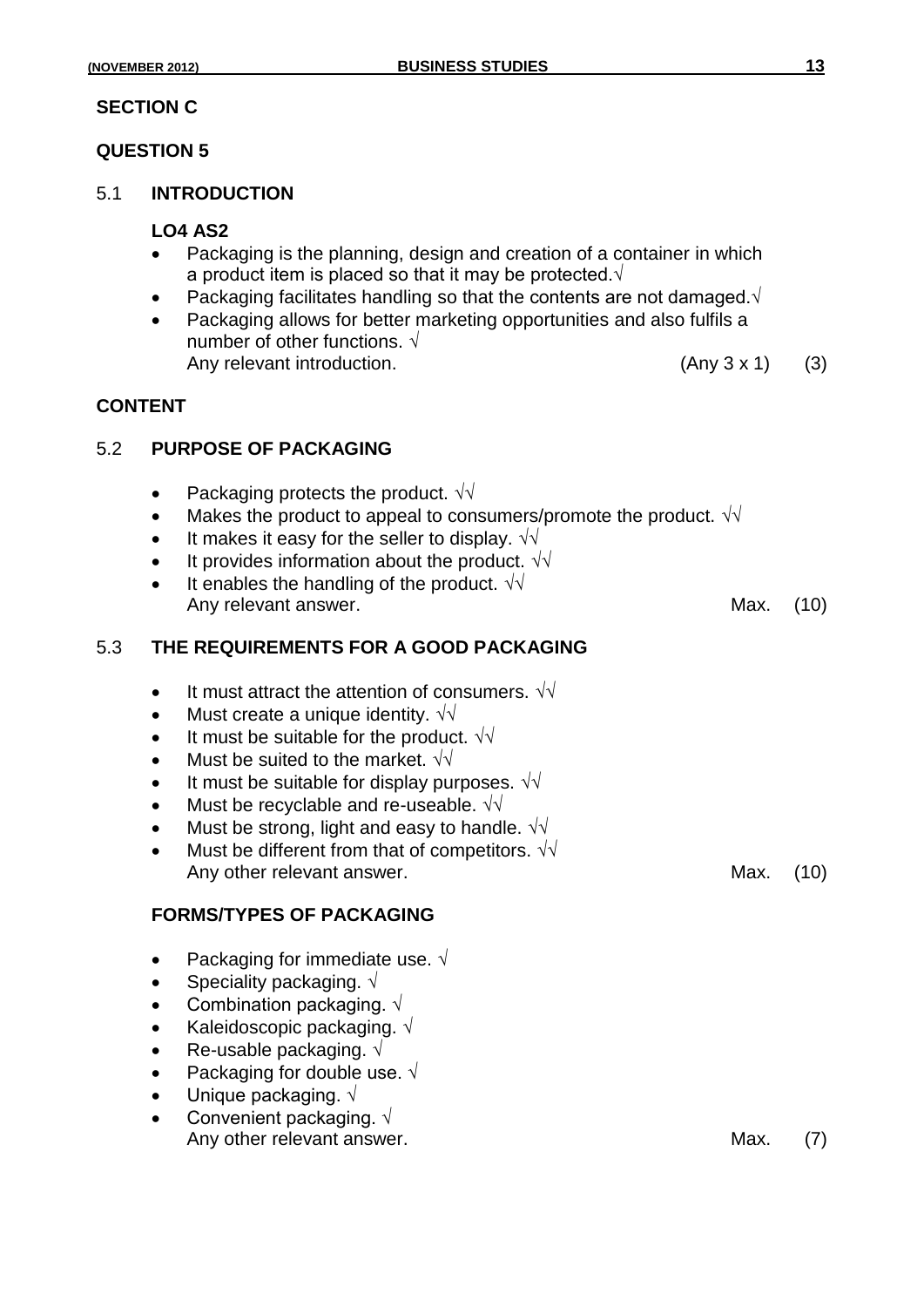## **CONCLUSION**

Packaging is also used to provide information required by law such as weight of the contents and the ingredients in food products. √√ Any other relevant conclusion. (2) (2)

## **Breakdown of mark allocation**

| <b>Details</b>                  | <b>Maximum</b> | Sub-total | <b>Total</b>  |
|---------------------------------|----------------|-----------|---------------|
| Introduction                    |                | 3         |               |
| Purpose of packaging            | 10             | 27        |               |
| Requirements for good packaging | 10             |           | <b>Max 32</b> |
| Forms/types of packaging        | 07             |           |               |
| Conclusion                      |                | 2         |               |
| <b>INSIGHT (LASO)</b>           |                |           |               |
| Layout                          |                |           | 2             |
| Analysis, interpretation        |                |           | 2             |
| <b>Synthesis</b>                |                |           | 2             |
| Originality, examples           |                |           | 2             |
| <b>TOTAL MARKS</b>              |                |           |               |

## **QUESTION 6**

## **LO2 AS8**

## 6.1 **INTRODUCTION**

- $\triangleright$  A partnership is an association between 2 to 20 people who intend to make a profit. √
- $\triangleright$  They must all contribute something to the partnership be it capital, goods, labour, knowledge or skills. √
- Finey are jointly and severally liable for the debts of the business.  $\sqrt{ }$ Any relevant introduction. (3)

## 6.2 **CHARACTERISTICS OF A PARTNERSHIP**

- $\triangleright$  2 20 partners  $\sqrt{1}$
- **>** Partners contribute money/assets/skills etc.  $\sqrt{\sqrt{}}$
- Aim is to make profit.  $\sqrt{v}$
- It may be an oral or written agreement.  $\sqrt{v}$
- $\triangleright$  Not a legal entity. √√
- Partners are taxed on the profit.  $\sqrt{v}$
- Limited continuity. √√
- $\triangleright$  Limited capital.  $\sqrt{\sqrt{2}}$ Any relevant answer. The contract of the Max. (10)

## 6.3 6.3.1 **FORMATION OF A PARTNERSHIP**

- Formed orally or in writing.  $\sqrt{v}$
- Partnership agreement/articles is a founding document.  $\sqrt{\sqrt{}}$

Max. (2)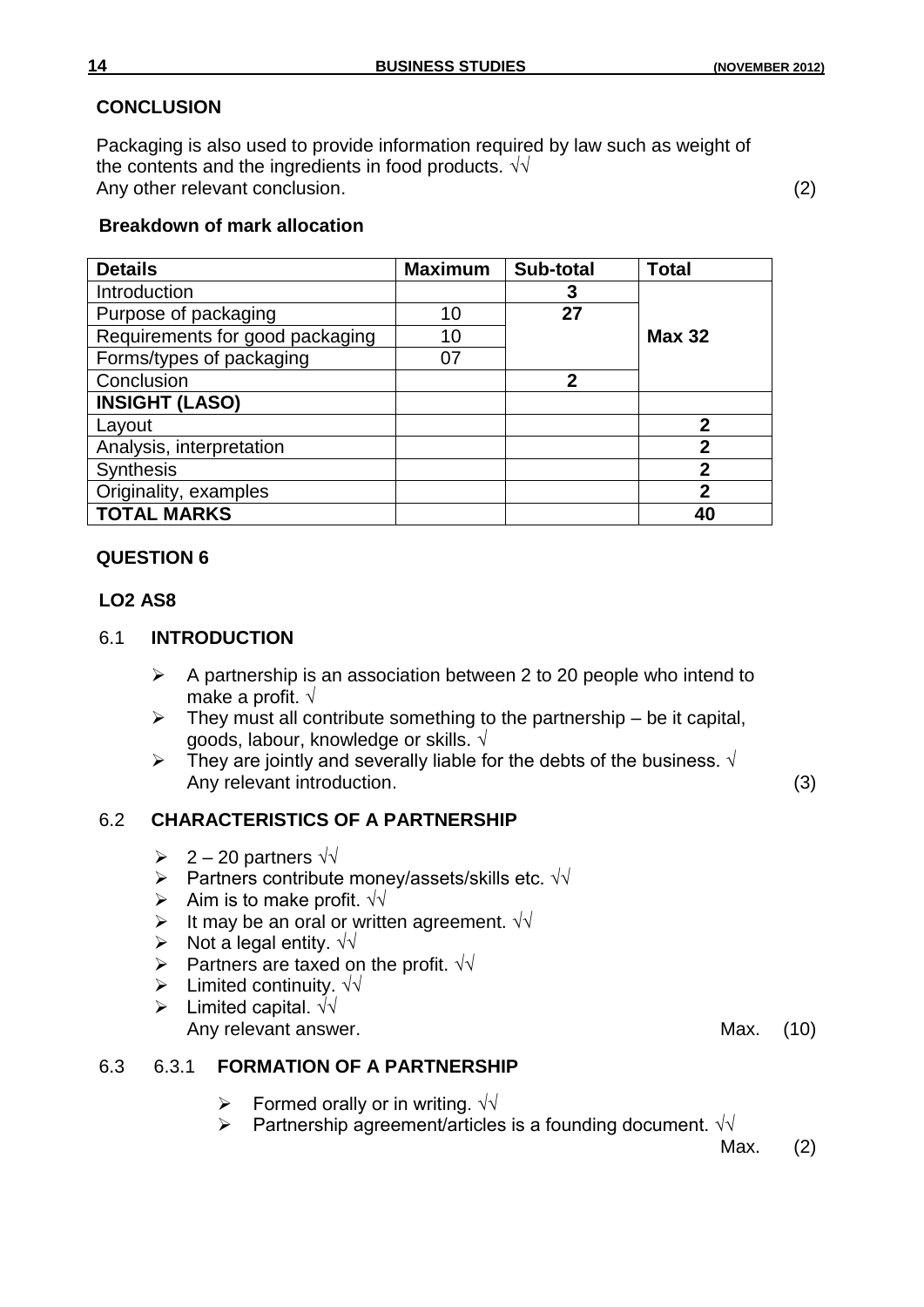#### 6.3.2 **CONTENTS OF PARTNERSHIP ARTICLES**

- Name of partnership. √√
- Objectives. √√
- Names of partners. √√
- $\triangleright$  Type of business activities. √√
- $\triangleright$  Contribution by each partner. √
- Amount of cash drawings.  $\sqrt{v}$
- Ratio in which profits/losses are to be divided. √√
- > Insurance to be taken out.  $\sqrt{v}$
- Salaries. √√
- $\triangleright$  Leave appointments.  $\sqrt{\sqrt{2}}$
- Duties of partners. √√ Any relevant answer. The contract of the Max. (12)

## 6.4 **ADVANTAGES OF PARTNERSHIP**

- $\triangleright$  Cheap and easy to start.  $\sqrt{v}$
- $\triangleright$  Partners' knowledge/skills are combined leads to greater effectiveness. √√
- **>** Partners specialise on their area of expertise.  $\sqrt{\sqrt{}}$
- **>** Partners share costs and responsibilities.  $\sqrt{\sqrt{ }}$
- A partnership is financially stronger than a sole proprietorship.  $\sqrt{v}$
- A partnership agreement can easily be changed.  $\sqrt{v}$
- $\triangleright$  Joint discussions by the partners can result in efficiency and profitability. √√
- $\triangleright$  Partners can maintain personal contact with customers. √√ Any relevant answer. (6) and the state of the Max. (6)

## 6.5 **DISADVANTAGES OF A PARTNERSHIP**

- $\triangleright$  Partners have unlimited liabilities for debts of the business.  $\sqrt{\sqrt{}}$
- $\triangleright$  Changes to partners lead to an end to partnership.  $\sqrt{\sqrt{}}$
- $\triangleright$  Capital limited to what partners can contribute.  $\sqrt{\sqrt{}}$
- $\triangleright$  Partners bind each other with their actions. √√
- $\triangleright$  Is not a legal entity.  $\sqrt{\sqrt{}}$
- Slow decision making consultation. √√
- A partnership is limited to 20 people.  $\sqrt{\sqrt{ }}$ Any relevant answer Max. (4) Any relevant answer

#### **CONCLUSION**

The partners take an active part in the management of the business.  $\sqrt{v}$  (2)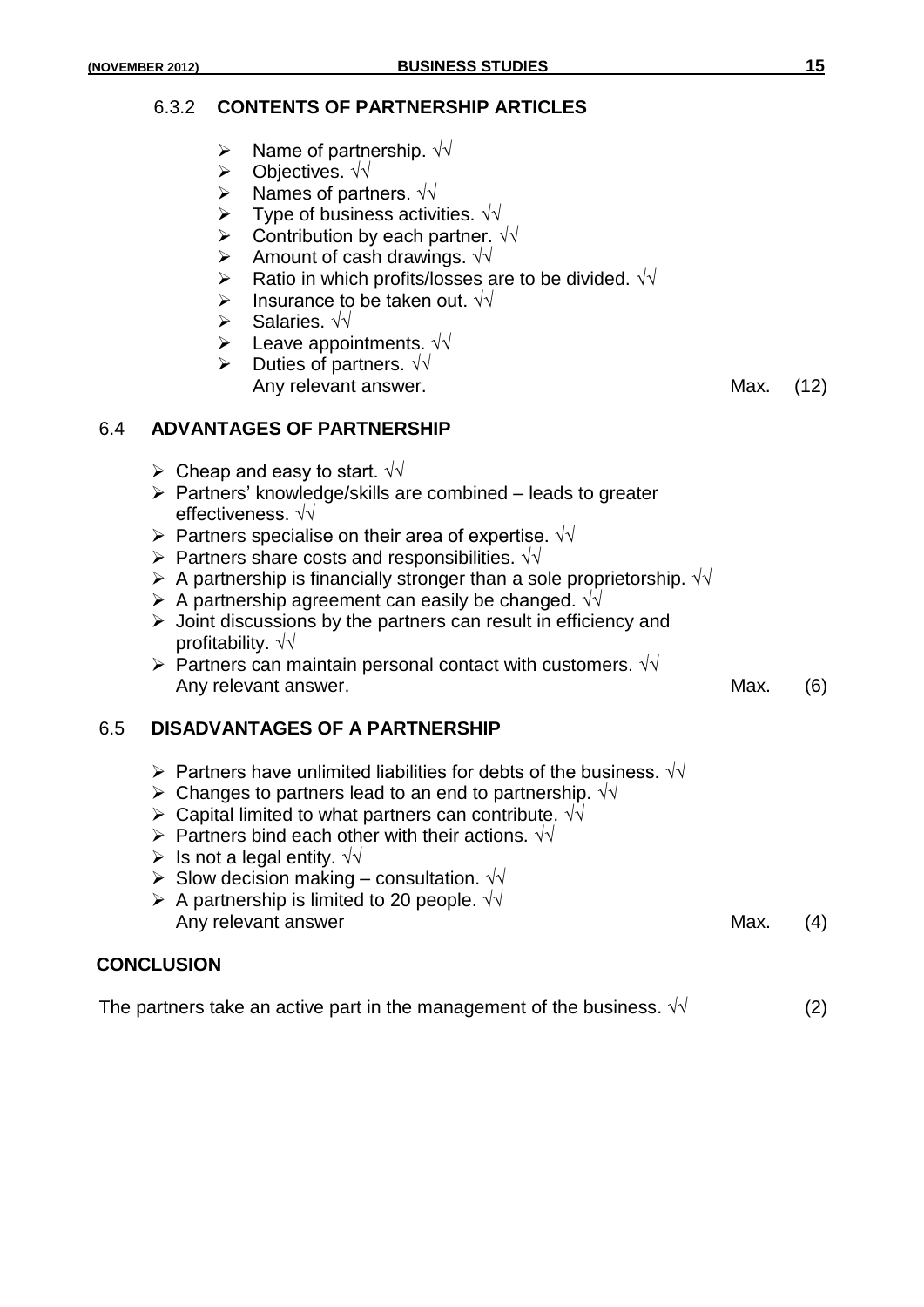| <b>Details</b>         | <b>Maximum</b> | <b>Reduced to</b> | Sub-total      | <b>Total</b>   |
|------------------------|----------------|-------------------|----------------|----------------|
| Introduction           |                |                   | 3              |                |
| Characteristics        | 10             |                   |                |                |
| Formation              | 02             |                   |                |                |
| Contents of articles   | 12             | 27                | 27             | <b>Max 32</b>  |
| Advantages             | 06             |                   |                |                |
| <b>Disadvantages</b>   | 04             |                   |                |                |
| Conclusion             |                |                   | $\overline{2}$ |                |
| <b>INSIGHT *(LASO)</b> |                |                   |                |                |
| Layout                 |                |                   |                | $\overline{2}$ |
| Analysis,              |                |                   |                | $\overline{2}$ |
| interpretation         |                |                   |                |                |
| <b>Synthesis</b>       |                |                   |                | $\overline{2}$ |
| Originality, examples  |                |                   |                | $\overline{2}$ |
| <b>TOTAL MARKS</b>     |                |                   |                | 40             |

## **Breakdown of mark allocation**

## **QUESTION 7**

## **LO3 AS6**

## 7.1 **INTRODUCTION**

- $\triangleright$  Change is created all the time and at many levels in an organisation.  $\sqrt{ }$
- $\triangleright$  Mostly people within the organisation simply respond to consumer needs and move on to the next project.  $\sqrt{ }$
- $\triangleright$  They do not necessarily change their way of thinking, but they continuously learn and adapt, spread knowledge and share ideas. √ Any relevant answer.  $(1 \times 3)$  (3)

## 7.2 **PRINCIPLES OF CHANGE MANAGEMENT**

- Ensure extensive communication.  $\sqrt{v}$
- $\triangleright$  Involve the staff in all decisions and make sure they understand the need for the changes.  $\sqrt{\sqrt{}}$
- $\triangleright$  Be a good listener and take employees' suggestions into consideration. √√
- $\triangleright$  Plan the change according to a timetable and share it with all those affected by the change.√√
- Sell the benefits. √√
- $\triangleright$  Be open and transparent in all dealings.  $\sqrt{v}$
- > Consider that everyone has the right to dignity.  $\sqrt{\sqrt{}}$
- > Consider people as human beings with needs, wants and feelings.  $\sqrt{\sqrt{}}$
- Be accountable and responsible for your actions. √
- $\triangleright$  Look for ways to lessen the impact of change. √√
- > Compensate people if they suffer losses.  $\sqrt{v}$ Any relevant answer. The contract of the contract of the Max. (16)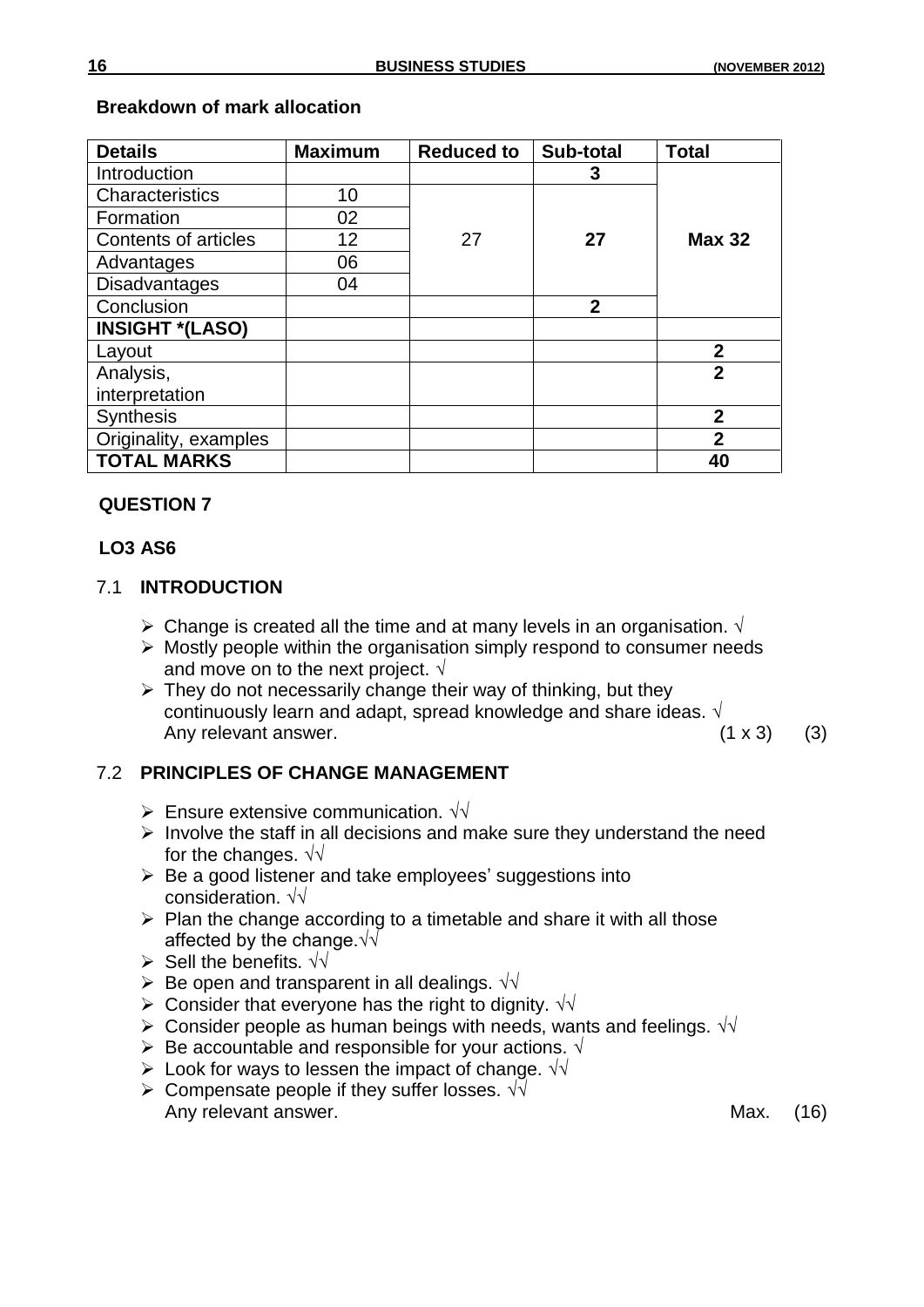#### 7.3 **FACTORS TO BE CONSIDERED WHEN MAKING A CHANGE**

- $\triangleright$  Be prepared to deviate from the plan.  $\sqrt{v}$
- Expect the unexpected.  $\sqrt{v}$
- > Stick to the mission.  $\sqrt{\sqrt{}}$
- $\triangleright$  Deal with critiques. √√
- $\triangleright$  Focus on the principles. √√ Any relevant answer. (Any 4 x 2) (8)

## 7.4 **TYPES OF CHANGE MANAGEMENT**

- $\triangleright$  Planned change.  $\sqrt{ }$
- Structural change. √
- Technological change. √
- $\triangleright$  Physical change. √ Max. (3)

#### 7.5 **CONCLUSION**

- $\triangleright$  Leaders do not always have solutions to the problems of the team.  $\sqrt{\sqrt{2}}$
- $\triangleright$  It is important to revisit the team's mission, to recognise what has already been achieved and what remains to be done.  $\sqrt{v}$  (1 x 2)

#### **Breakdown of mark allocation**

| <b>Details</b>           | <b>Maximum</b> | Sub-total   | <b>Total</b>   |
|--------------------------|----------------|-------------|----------------|
| Introduction             |                | 3           |                |
| Principles of change     | 16             |             |                |
| management               |                |             |                |
| Factors to be            | 08             |             | <b>Max 32</b>  |
| considered when          |                | 27          |                |
| making a change          |                |             |                |
| Types of change          | 03             |             |                |
| management               |                |             |                |
| Conclusion               |                | $\mathbf 2$ |                |
| <b>INSIGHT *(LASO)</b>   |                |             | $\mathbf 2$    |
| Layout                   |                |             | $\overline{2}$ |
| Analysis, interpretation |                |             | $\overline{2}$ |
| <b>Synthesis</b>         |                |             | $\overline{2}$ |
| <b>TOTAL MARKS</b>       |                |             | 40             |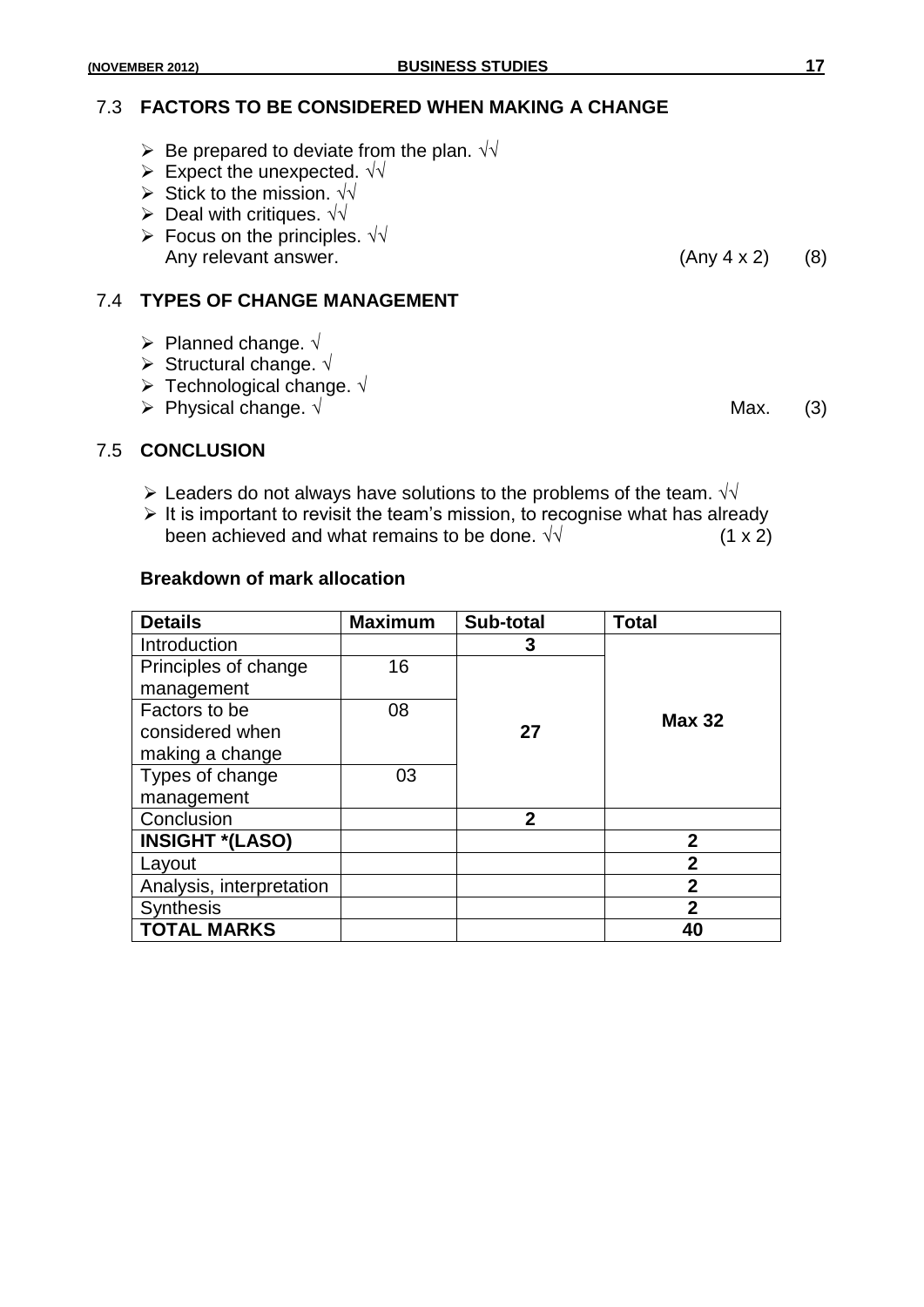## **LO1 AS5**

## 8.1 **INTRODUCTION**

- $\triangleright$  There are three sectors involved in production and distribution, namely the primary, secondary and tertiary sectors.  $\sqrt{ }$
- > They operate interdependently.  $\sqrt$
- All three are necessary for the smooth functioning of trade.  $\sqrt{ }$ Any application introduction. (1 x 3) (3)

## 8.2 **PRIMARY SECTOR**

- $\triangleright$  Involves the extraction of products/raw materials from natural resources. √√
- $\triangleright$  Examples: Agriculture, forestry, fishing and mining. √√ (2 x 2) (4)

## 8.3 **SECONDARY SECTOR**

- $\triangleright$  Involves the processing of raw materials extracted from the primary sector. √√
- $\triangleright$  It consists of manufacturing and construction industries.  $\sqrt{v}$
- Goods manufactured in this sector are either finished or semi-finished products. √√
- $\triangleright$  Examples: Sappi manufactures paper from wood. √ (Any 2 x 2) (4)

## 8.4 **TERTIARY SECTOR**

- $\triangleright$  Consists of distributors as well as services. √√
- $\triangleright$  Facilitates the flow of goods and services from primary and secondary sectors to consumers.  $\sqrt{\sqrt{2}}$
- $\triangleright$  Adds value to goods and services, by bringing them to consumers and making them available in the right quantities and at the right time.  $\sqrt{\sqrt{2}}$
- Examples: Traders, transport, communication, storage, insurance, advertising, personal services and financial services.  $\sqrt{1}$  (Any 2 x 2) (4)

# 8.5 **INTERRELATED/LINKS BETWEEN THE SECTORS**

## **Primary Sector:**

- $\triangleright$  In the primary sector, there are farmers who need seed and food stock produced by other farmers.  $\sqrt{\sqrt{}}$
- $\triangleright$  The primary sector is also dependant on the secondary sector for manufactured goods such as machinery, equipment, etc. √√
- $\triangleright$  The primary sector needs transport and financing provided by the tertiary sector.  $\sqrt{√}$  (Any 2 x 2) (4)

## **Secondary Sector:**

- $\triangleright$  The secondary sector is dependent on the primary sector for the raw materials that are processed into more useful products, e.g. wool jerseys. √√
- $\triangleright$  The secondary sector also relies on the tertiary sector for the provision of a variety of services e.g. warehouse for storage of goods.  $\sqrt{\sqrt{}}$
- $\triangleright$  In the secondary sector, there are manufacturers of components that are used by other manufactures in their final products.  $\sqrt{\sqrt{ }}$  (Any 2 x 2) (4)